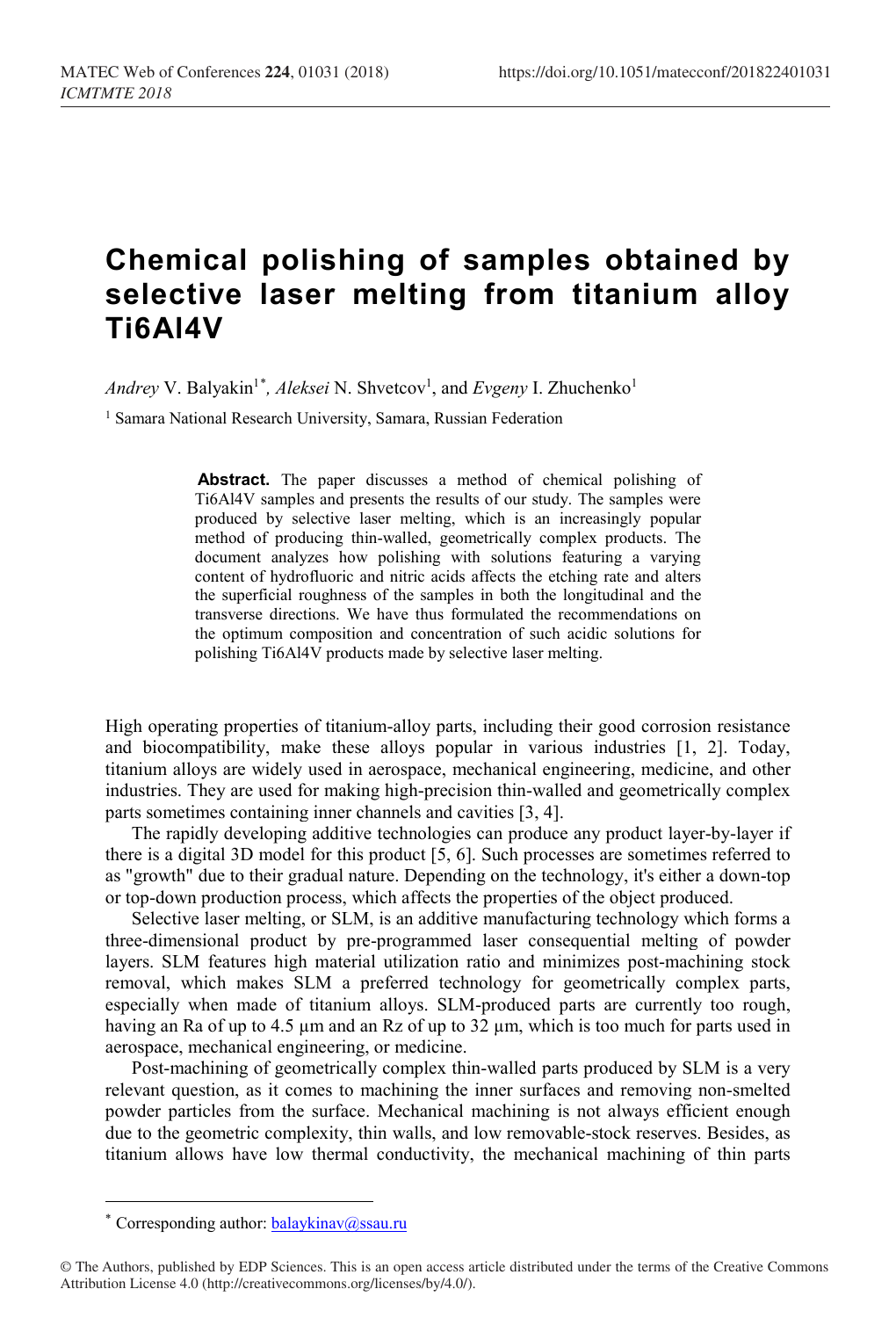might result in structural and phase changes inn the material, which generate tensile residual stresses and result in the warpage of parts [7, 8].

This paper discusses chemical polishing of Ti6Al4V parts. The main reagent used for the chemical polishing of titanium and titanium alloys is hydrofluoric acid (HF) [9]. When polishing this titanium alloy, the reaction is as follows:

$$
Ti + 3HF \rightarrow TiF_3 + \frac{3}{2}H_2 \uparrow
$$
 (1)

When polishing titanium or its alloys using HF, it produces titanium trifluoride and hydrogen gas. Despite the fact that HF erodes titanium as such, it has some negative effects. First of all, hydrogen gas produced by the reaction is a flammable and explosive product, presenting a fire hazard. Second, HF quickly reduces its concentration in a solution, which requires regular replenishment to keep the acid content sufficiently high. Third, the polishing rate is quite low. Finally, the polished surface might still be non-satisfactory [10, 11]. To eliminate some of these drawbacks, nitric acid is added to the HF solution. The etching reaction is then written as:

$$
Ti + 6HF + 4HNO_3 \to H_2TiF_6 + 4NO_2 \uparrow + 4H_2O \tag{2}
$$

As can be seen from the reaction equation, titanium etching produces hexafluorotitanic acid, nitrogen dioxide, and water. Using this solution stabilizes HF, prevents the production of hydrogen, and even accelerates the etching at specific nitric acid concentrations.

We've run a series of field experiments to study how using varying-content HF- and nitric-acid solutions would affect the chemical polishing of titanium alloys, namely the etching rate and the surface quality [12].

Ti6Al4V was the titanium alloy of our choice. This is a titanium-aluminum-vanadium alloy that has a dual-phase structure  $(\alpha+\beta)$  and is hardened by heat treatment, including quenching and aging that makes it stronger though somewhat less ductile [13, 14].

| Тi   | Al            |               | ⌒<br>◡ | Fe   | Si   | Zr   | О2   | $\bf{N}_2$    | H <sub>2</sub> | <b>Other impurities</b><br>total |
|------|---------------|---------------|--------|------|------|------|------|---------------|----------------|----------------------------------|
|      |               |               |        |      |      |      |      | not exceeding |                |                                  |
| Base | $5.3-$<br>6.8 | $3.5-$<br>5.3 | 0.10   | 0.60 | 0.10 | 0.30 | 0.20 |               | 0.015          | 0.30                             |

**Table 1**. Chemical composition of Ti6Al4V, %

Samples were produced by selective laser melting on an SLM 280 machine [15] and had the following dimensions: 35 mm in length, 10 mm in width, and 2 mm thick. These were the production parameters: laser radiation power  $P = 275W$ , scanning rate  $S = 805$  mm/s. Before polishing, all the samples were checked for weight and surface roughness in longitudinal and transverse directions. The etching conditions were the same for each sample under analysis. We used 50 ml of solution at 25°C. All the solutions had been produced by weight percentage. For etching, we used polypropylene containers.

Tables 2 to 4 present the initial parameters and the chemical polishing results for 3%, 5% and 10% HF solutions; the tables also show how these solutions affected the polishing rate.

Tables 5 and 6 present the longitudinal and transverse surface roughness data for these specific solutions presented in tables 2 to 4.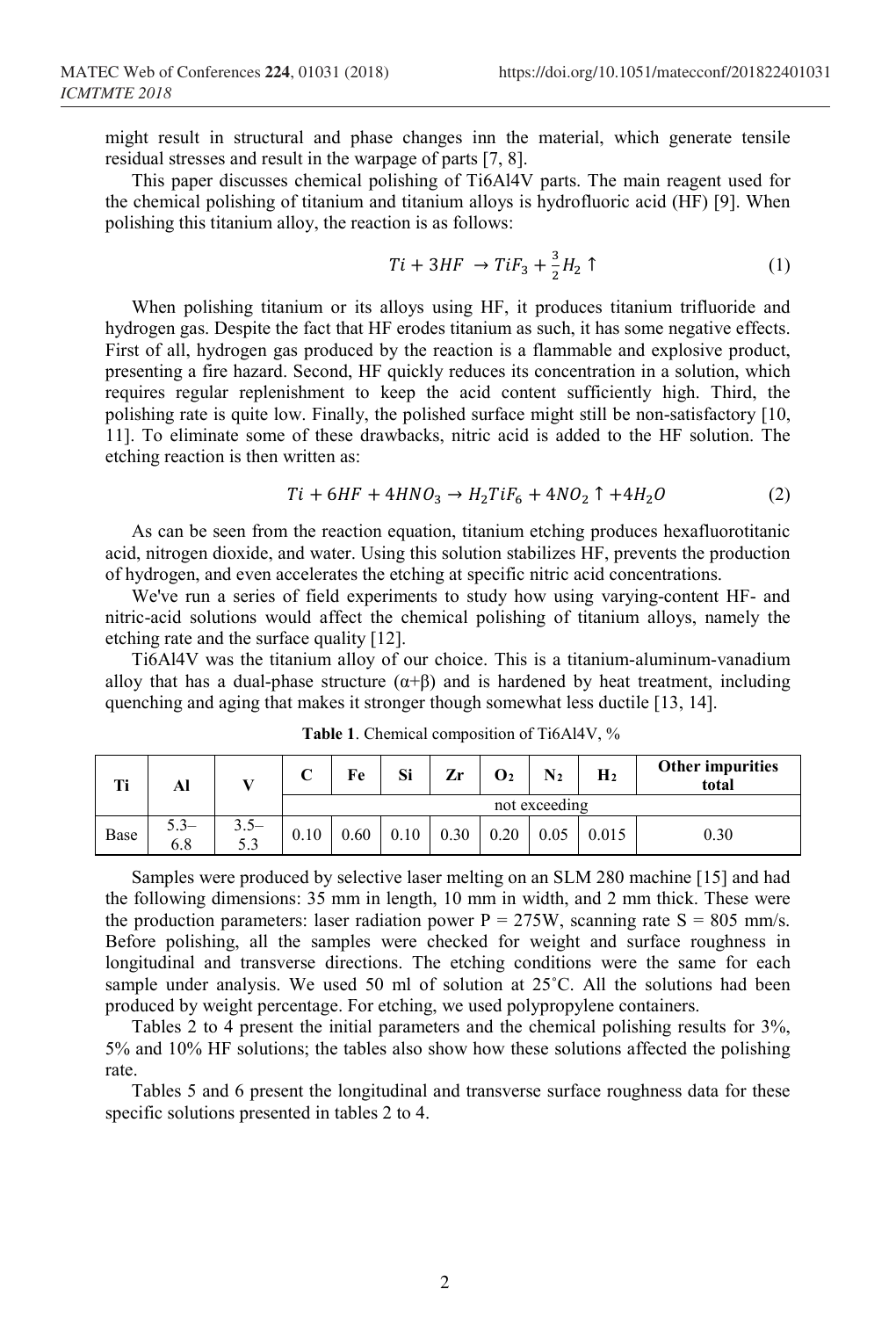| <b>Chemical</b><br>polishing<br>solution | <b>Sample</b><br>thickness<br>before<br>etching,<br>mm | <b>Sample</b><br>thickness<br>after<br>etching,<br>mm | Average<br>loss<br>of<br>thickness,<br>mm | Rate<br>of<br>etching,<br>mm/min | <b>Sample</b><br>weight<br><b>before</b><br>etching.<br>g | <b>Sample</b><br>weight<br>after<br>etching,<br>g | Etching<br>time,<br>min |
|------------------------------------------|--------------------------------------------------------|-------------------------------------------------------|-------------------------------------------|----------------------------------|-----------------------------------------------------------|---------------------------------------------------|-------------------------|
| 3%HF                                     | 2.14                                                   | 2.06                                                  | 0.08                                      | 0.005                            | 2.9399                                                    | 2.8561                                            | 15                      |
| $3\%$ HF+3 $\%$                          | 2.12                                                   | 2.08                                                  | 0.04                                      | 0.003                            | 2.5321                                                    | 2.4679                                            | 15                      |
| HNO <sub>3</sub>                         |                                                        |                                                       |                                           |                                  |                                                           |                                                   |                         |
| $3\%$ HF+6%                              | 2.15                                                   | 2.06                                                  | 0.09                                      | 0.006                            | 2.6495                                                    | 2.5834                                            | 15                      |
| HNO <sub>3</sub>                         |                                                        |                                                       |                                           |                                  |                                                           |                                                   |                         |
| $3\%$ HF+10%                             | 2.13                                                   | 2.08                                                  | 0.05                                      | 0.003                            | 2.8357                                                    | 2.7695                                            | 15                      |
| HNO <sub>3</sub>                         |                                                        |                                                       |                                           |                                  |                                                           |                                                   |                         |
| $3\%$ HF+15%                             | 2.15                                                   | 2.09                                                  | 0.06                                      | 0.004                            | 2.5432                                                    | 2.4848                                            | 15                      |
| HNO <sub>3</sub>                         |                                                        |                                                       |                                           |                                  |                                                           |                                                   |                         |
| $3\%$ HF+20%                             | 2.15                                                   | 2.07                                                  | 0.08                                      | 0.005                            | 2.6423                                                    | 2.5602                                            | 15                      |
| HNO <sub>3</sub>                         |                                                        |                                                       |                                           |                                  |                                                           |                                                   |                         |

**Table 2**. Initial parameters and chemical polishing results for various 3% HF solutions

**Table 3**. Initial parameters and chemical polishing results for various 5% HF solutions

| <b>Chemical</b><br>polishing<br>solution | Sample<br>thickness<br><b>before</b> | <b>Sample</b><br>thickness<br>after | Average<br>loss<br>of | Rate<br>оf<br>etching, | <b>Sample</b><br>weight<br>before | <b>Sample</b><br>weight<br>after | Etching<br>time,<br>min |
|------------------------------------------|--------------------------------------|-------------------------------------|-----------------------|------------------------|-----------------------------------|----------------------------------|-------------------------|
|                                          | etching,<br>mm                       | etching.<br>mm                      | thickness.<br>mm      | mm/min                 | etching,<br>g                     | etching, g                       |                         |
| 5%HF                                     | 2.19                                 | 2.07                                | 0.12                  | 0.008                  | 2.9141                            | 2.7726                           | 15                      |
| $5\%$ HF+3 $\%$                          | 2.18                                 | 2.10                                | 0.08                  | 0.005                  | 2.9990                            | 2.9061                           | 15                      |
| HNO <sub>3</sub>                         |                                      |                                     |                       |                        |                                   |                                  |                         |
| $5\%$ HF+6%                              | 2.15                                 | 2.07                                | 0.08                  | 0.005                  | 2.9509                            | 2.8176                           | 15                      |
| HNO <sub>3</sub>                         |                                      |                                     |                       |                        |                                   |                                  |                         |
| $5\%$ HF+10\%                            | 2.07                                 | 2.02                                | 0.05                  | 0.003                  | 2.2521                            | 2.1037                           | 15                      |
| HNO <sub>3</sub>                         |                                      |                                     |                       |                        |                                   |                                  |                         |
| $5\%$ HF+15%                             | 2.05                                 | 2.02                                | 0.03                  | 0.002                  | 2.0485                            | 1.9074                           | 15                      |
| HNO <sub>3</sub>                         |                                      |                                     |                       |                        |                                   |                                  |                         |
| 5%HF+20%                                 | 2.06                                 | 2.02                                | 0.04                  | 0.006                  | 2.3538                            | 2.1896                           | 7                       |
| HNO <sub>3</sub>                         |                                      |                                     |                       |                        |                                   |                                  |                         |

**Table 4**. Initial parameters and chemical polishing results for various 5% HF solutions

| <b>Chemical</b><br>polishing<br>solution | <b>Sample</b><br>thickness<br><b>before</b> | <b>Sample</b><br>thickness<br>after | Average<br>loss<br>of | Rate<br>of<br>etching. | <b>Sample</b><br>weight<br>before | Sample<br>weight<br>after | Etching<br>time,<br>min |
|------------------------------------------|---------------------------------------------|-------------------------------------|-----------------------|------------------------|-----------------------------------|---------------------------|-------------------------|
|                                          | etching,                                    | etching,                            | thickness,            | mm/min                 | etching,                          | etching,                  |                         |
|                                          | mm                                          | mm                                  | mm                    |                        | g                                 | g                         |                         |
| $10\%$ HF                                | 2.15                                        | 2.00                                | 0.15                  | 0.021                  | 3.0660                            | 2.8681                    | 7                       |
| $10\%$ HF+3%                             | 2.15                                        | 2.00                                | 0.15                  | 0.021                  | 2.9074                            | 2.7084                    | 7                       |
| HNO <sub>3</sub>                         |                                             |                                     |                       |                        |                                   |                           |                         |
| $10\%$ HF+6%                             | 2.10                                        | 1.95                                | 0.15                  | 0.021                  | 3.2482                            | 2.8574                    | 7                       |
| HNO <sub>3</sub>                         |                                             |                                     |                       |                        |                                   |                           |                         |
| $10\%$ HF+ $10\%$                        | 2.12                                        | 2.00                                | 0.12                  | 0.024                  | 3.5643                            | 3.333                     | 5                       |
| HNO <sub>3</sub>                         |                                             |                                     |                       |                        |                                   |                           |                         |
| 10%HF+15%                                | 2.14                                        | 2.01                                | 0.13                  | 0.026                  | 3.6154                            | 3.4718                    | 5                       |
| HNO <sub>3</sub>                         |                                             |                                     |                       |                        |                                   |                           |                         |
| 10%HF+20%                                | 2.10                                        | 1.95                                | 0.15                  | 0.030                  | 3.3727                            | 2.9954                    | 5                       |
| HNO <sub>3</sub>                         |                                             |                                     |                       |                        |                                   |                           |                         |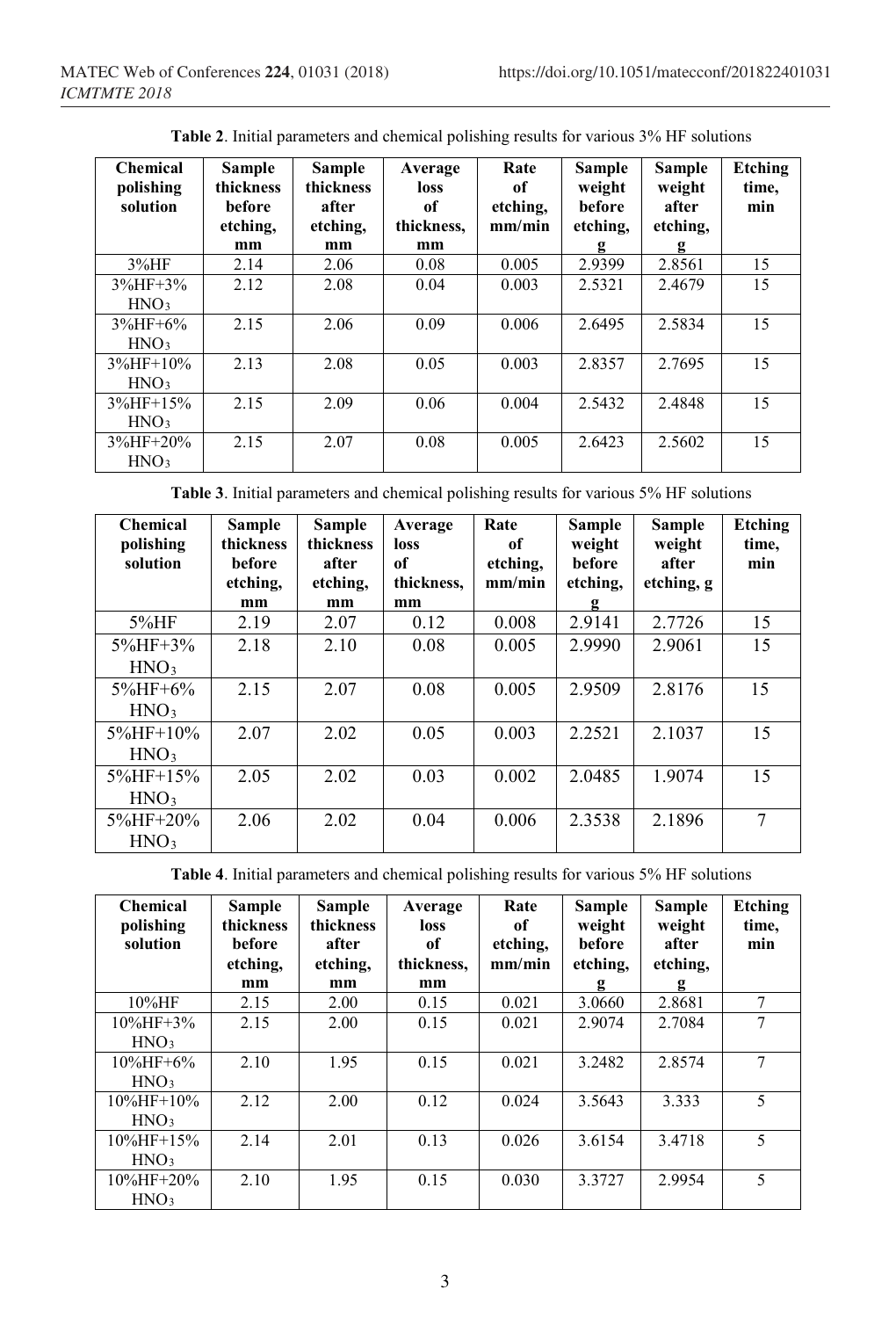| <b>Chemical polishing solution</b> | Sample surface roughness, um |                 | <b>Surface alteration ratio</b> |
|------------------------------------|------------------------------|-----------------|---------------------------------|
|                                    | <b>Before polishing</b>      | After polishing |                                 |
| 3%HF                               | $Ra = 4.36$                  | $Ra = 3.97$     | 1.10                            |
| $3\%$ HF+3% HNO <sub>3</sub>       | $Ra = 4.36$                  | $Ra = 3.35$     | 1.30                            |
| $3\%$ HF+6% HNO <sub>3</sub>       | $Ra = 4.24$                  | $Ra = 3.06$     | 1.38                            |
| $3\%$ HF+10% HNO <sub>3</sub>      | $Ra = 4.26$                  | $Ra = 3.96$     | 1.07                            |
| $3\%$ HF+15% HNO <sub>3</sub>      | $Ra = 3.93$                  | $Ra = 4.21$     | 0.93                            |
| $3\%$ HF+20% HNO <sub>3</sub>      | $Ra = 4.18$                  | $Ra = 3.42$     | 1.22.                           |

**Table 5**. Surface roughness before and after chemical polishing with various 3% HF solutions

**Table 6**. Surface roughness before and after chemical polishing with various 5% HF solutions

| <b>Chemical</b>    | Sample surface roughness, um | <b>Surface</b>         |                  |  |
|--------------------|------------------------------|------------------------|------------------|--|
| polishing solution | <b>Before polishing</b>      | <b>After polishing</b> | alteration ratio |  |
|                    |                              |                        |                  |  |
| $5\%$ HF           | $Ra = 3.78$                  | $Ra = 2.86$            | 1.32             |  |
| $5\%$ HF+3 $\%$    | $Ra = 3.78$                  | $Ra = 2.05$            | 1.84             |  |
| HNO <sub>3</sub>   |                              |                        |                  |  |
| $5\%$ HF+6%        | $Ra = 3.63$                  | $Ra = 2.41$            | 1.50             |  |
| HNO <sub>3</sub>   |                              |                        |                  |  |
| $5\%$ HF+10\%      | $Ra = 6.70$                  | $Ra = 4.30$            | 1.56             |  |
| HNO <sub>3</sub>   |                              |                        |                  |  |
| $5\%$ HF+15\%      | $Ra = 6.70$                  | $Ra = 4.19$            | 1.60             |  |
| HNO <sub>3</sub>   |                              |                        |                  |  |
| $5\%$ HF+20%       | $Ra = 6.70$                  | $Ra = 4.98$            | 1.34             |  |
| HNO <sub>3</sub>   |                              |                        |                  |  |

**Table 7**. Surface roughness before and after chemical polishing with various 10% HF solutions

| <b>Chemical</b>    | Sample surface roughness, um | <b>Surface</b>  |                  |
|--------------------|------------------------------|-----------------|------------------|
| polishing solution | <b>Before polishing</b>      | After polishing | alteration ratio |
|                    |                              |                 |                  |
| $10\%$ HF          | $Ra = 4.27$                  | $Ra = 2.39$     | 1.79             |
| $10\%$ HF+3\%      | $Ra = 4.27$                  | $Ra = 2.23$     | 1.91             |
| HNO <sub>3</sub>   |                              |                 |                  |
| $10\%$ HF+6%       | $Ra = 4.22$                  | $Ra = 4.44$     | 0.95             |
| HNO <sub>3</sub>   |                              |                 |                  |
| $10\%$ HF+ $10\%$  | $Ra = 3.99$                  | $Ra = 1.69$     | 2.36             |
| HNO <sub>3</sub>   |                              |                 |                  |
| $10\%$ HF+15\%     | $Ra = 3.99$                  | $Ra = 2.15$     | 1.85             |
| HNO <sub>3</sub>   |                              |                 |                  |
| $10\%$ HF+20%      | $Ra = 4.22$                  | $Ra = 2.64$     | 1.60             |
| HNO <sub>3</sub>   |                              |                 |                  |

SLM-produced parts have superficial convexities and concavities, the location of which depends on the laser scanning strategy. Chemical polishing solutions affect the surface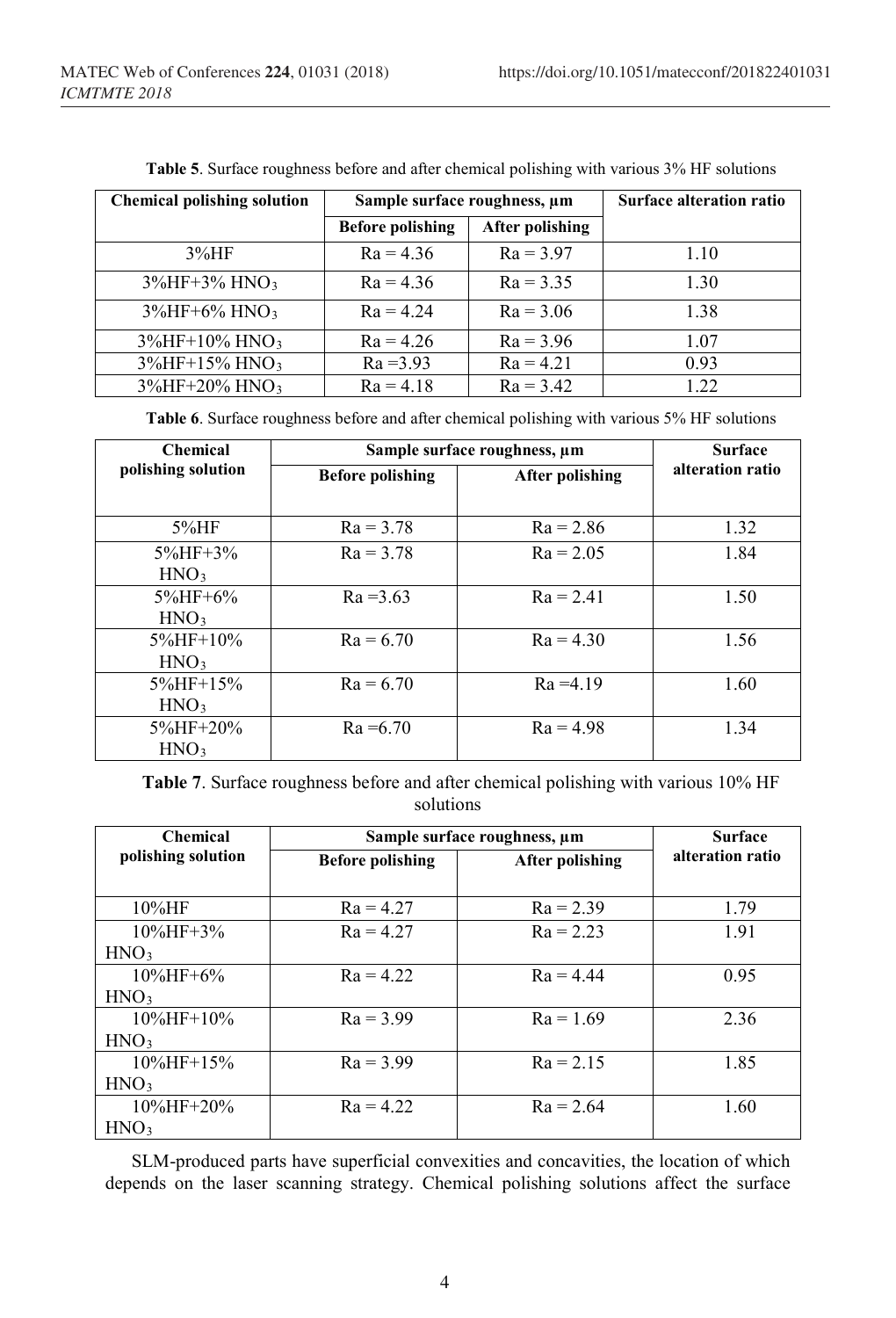evenly, which is why measuring the surface roughness perpendicularly to the track direction yields different results compared to measuring along the track.

As shown by this study, chemical polishing with a hydrofluoric acid solution is a rather slow process that generates a by-product. The by-product is hydrogen gas. Adding nitric acid to the solution accelerates etching, eliminates hydrogen gas production, and produces a smoother surface. Increasing nitric acid content above ten percent has no significant effect on the etching rate. Besides, higher HF concentrations result in the generation of titanium oxide on the surface; the oxide is white-colored and extremely difficult to remove.

Initial surface roughness and the presence or absence of non-smelted sections do affect the etching rate and the surface roughness of SLM-produced samples polished by a HF-HNO3 solution, see Figure 1.



**Fig. 1**. Surface image after polishing.

The effect of the above factors on the quality of polishing manifests itself in the accumulation of  $H_2 T i F_6$  *u*  $NO_2$  in the superficial depressions, the size and location of which depends on the laser scanning strategy; this, in its turn, prevents the solution from polishing the surface and worsens its final roughness.

Based on our experiments to study the effect of varying concentrations on the etching rate and the surface quality of Ti6Al4V samples polished with a HF- and nitric-acid solution, we have found that the most optimal solutions are  $10\%$ HF+10%HNO<sub>3</sub> and  $5\%$ HF+6%HNO<sub>3</sub>. The longitudinal and transverse surface roughness was 2.36 and 1.24 times lower, respectively, when polished with the former solution, or 1.50 and 11.34 times lower when polished with the latter solution.

The presented method for polishing Ti6Al4V parts by a hydrofluoric acid solution with added nitric acid can be used for the post-machining of SLM-produced thin-walled geometrically complex parts. The authors recommend using a 10% HF- and nitric-acid solution as the basic chemical-polishing solution for titanium alloys.

Polishing titanium alloys with  $HF+HNO<sub>3</sub>$  solutions can be intensified by circulating the solution or shaking the sample. This removes the accumulated hexafluorotitanic acid, nitrogen dioxide, and water from the surface.

The authors would like to thank the Chemistry Department of the Samara University that help them prepare the etching solutions and carry out the experiments.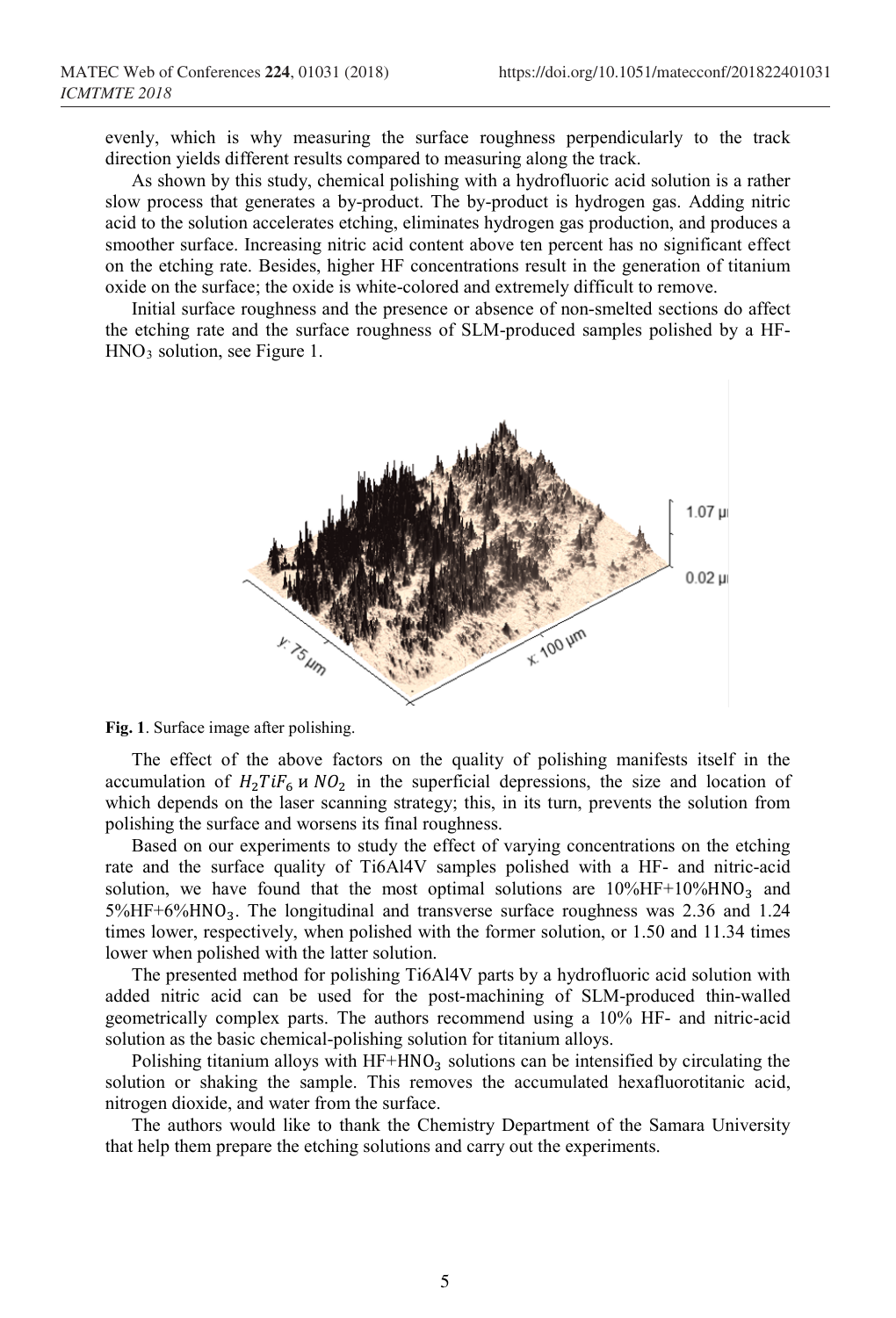## **References**

- 1. Rodney Boyer GW., *Materials properties handbook: titanium alloys. Materials Park*, OH: ASM International; (1994)
- 2. H.L. Freese, M.G. Volas, J.R., *Wood Metallurgy and technological properties of titanium and titanium alloys* D.M. Brunette, P. Tengvall, M. Textor, P. Thomsen (Eds.), Titanium in Medicine: Material Science, Surface Science, Engineering, Biological Responses and Medical Applications, Springer Berlin Heidelberg, New York pp. 25-52 (2001)
- 3. R.A. Vdovin, V.G. Smelov, M.A. Bolotov, N.D. Pronichev, *Paths of Improving the Technological Process of Manufacture of GTE Turbine Blades*, IOP Conference Series: Materials Science and Engineering, (2016)
- 4. R.A. Vdovin, V.G. Smelov, *Design and optimization of the micro-engine turbine rotor manufacturing using the rapid prototyping technology*, IOP Conference Series: Materials Science and Engineering, (2017)
- 5. A.V. Agapovichev, A.V. Sotov, V.V. Kokareva etc. *Investigation of the effect of laser radiation parameters on the structure and mechanical properties of parts obtained bv the SLM technology from* // III Russian scientific seminar with international participation "Interdisciplinary Problems in Additive Technologies". P. 7-8 (2017)
- 6. [Seung MiBaek](http://www.sciencedirect.com/science/article/pii/S0921509317312248#!) [Alexander V.Polyakov](http://www.sciencedirect.com/science/article/pii/S0921509317312248#!) [Ji HyunMoon](http://www.sciencedirect.com/science/article/pii/S0921509317312248#!) [Irina P.Semenova](http://www.sciencedirect.com/science/article/pii/S0921509317312248#!) [Ruslan Z.Valiev](http://www.sciencedirect.com/science/article/pii/S0921509317312248#!) [Hyoung SeopKim,](http://www.sciencedirect.com/science/article/pii/S0921509317312248#!) *Effect of surface* etching *on the tensile behavior of coarse- and ultrafine-grained pure titanium.* Materials Science and Engineering: A, Vol. 707, Pages 337-343 (2017)
- 7. A.A. Golubeva, A.V. Sotov, A.V. Agapovichev et al., *Research of the possibility of using an electrical discharge machining metal powder in selective laser melting*, IOP Conference Series: Materials Science and Engineering, (2017)
- 8. A.V. Balaykin, E.A. Nosova, N.V. Galkina, *Study of the Ti-5Al-5Mo-5V-1Cr-1Fe titanium alloy grain structure uniformity after bending and annealing*, IOP Conference Series: Materials Science and Engineering, (2017)
- 9. -S.B.F. Lamolle, M.M.M. Rubert, H.J. Haugen, S.P. Lyngstadaas, J.E. Ellingsen, *The effect of hydrofluoric acid treatment of titanium surface on nanostructural and chemical changes and the growth of MC3T3-E1 cells Biomaterials*, pp. 736-742 (2009)
- 10. A.V. Balaykin, E.A. Nosova, N.V. Galkina, Research of Residual Stress after Deformation and Annealing of a Titanium Alloy Ti-5Al-5Mo-5V-1Cr-1Fe Billets // IOP Conference Series: Materials Science and Engineering, Vol. 142. Issue 1. (2016).
- 11. C. Grosskreutz, D.K. Benson, *The effects of the surface on the mechanical properties of metals* J.J. Burke, N.L. Reed, V. Weiss (Eds.), Surface and Interfaces ΙΙ, Syracuse Univ. Press, New York pp. 61-94.C (1968),. Grosskreutz, D.K. Benson The effects of the surface on the mechanical properties of metals J.J. Burke, N.L. Reed, V. Weiss (Eds.), Surface and Interfaces ΙΙ, Syracuse Univ. Press, New York pp. 61-94 (1968),
- 12. C. Cassinelli, M. Morra, G. Bruzzone, A. Carpi, Di Santi G, R. Giardino, et al., *Surface chemistry effects of topographic modification of titanium dental implant surfaces: 2*. In vitro experiments. Int J Oral Maxillofac Implants **18(1)**: 46–52 (2003)
- 13. S.B.F. Lamolle, M.M.M. Rubert, H.J. Haugen, S.P. Lyngstadaas, J.E. Ellingsen, *The effect of hydrofluoric acid treatment of titanium surface on nanostructural and chemical changes and the growth of MC3T3-E1 cells Biomaterials*, pp. 736-742(2009)